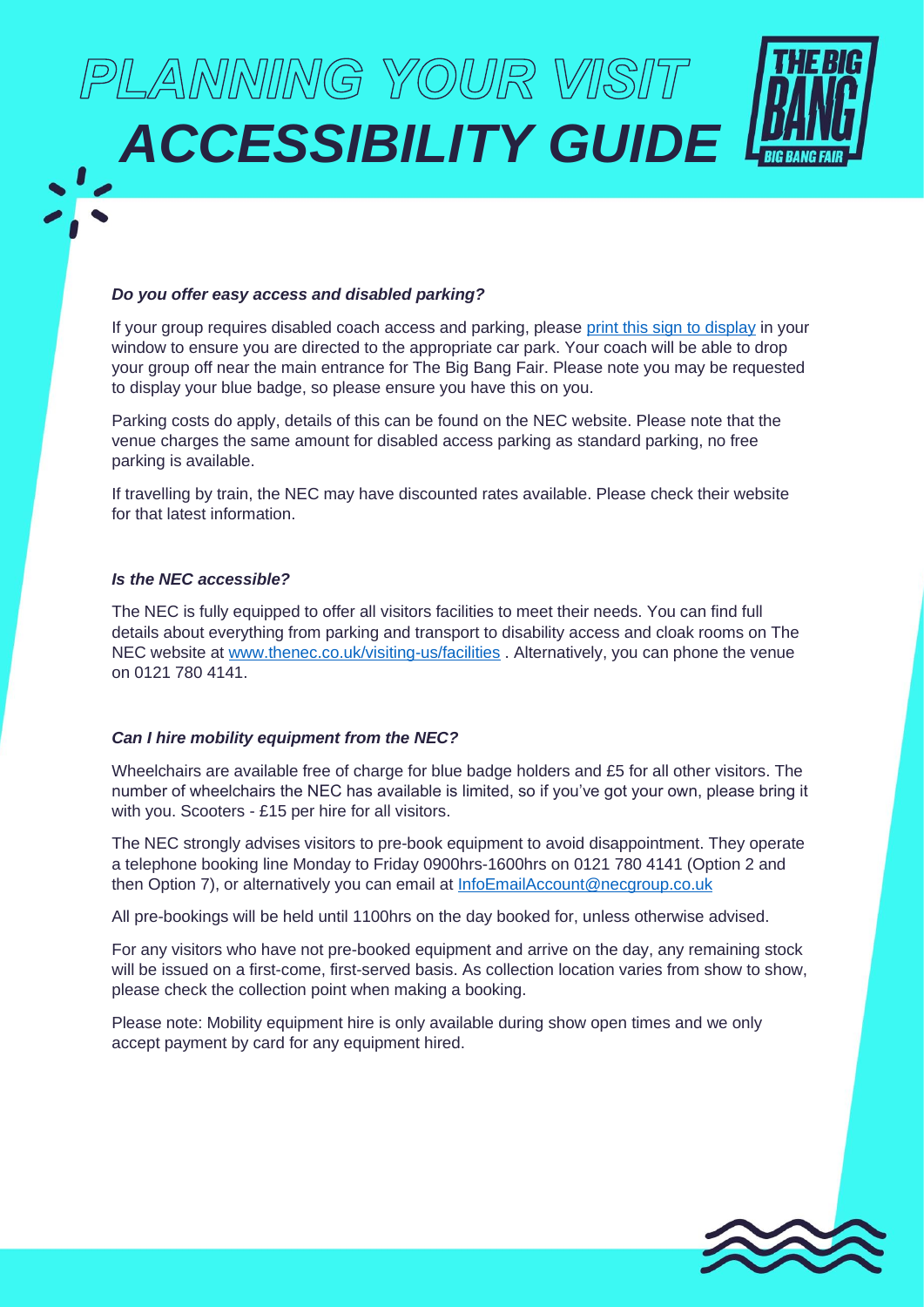

## *What should our group do when we arrive?*

Upon arrival at the NEC, please follow the signs and guides towards the registration area. Please ensure your whole group check-in together and that a member of your group has a copy of your e-ticket either printed or on their phone. If you have indicated in your booking that members of your group have accessibility needs, you should ask to be registered via the **accessibility fasttrack lane in Hall 11**. If members of your group do not have one, please ask for one. Exhibitors and staff are aware that those groups with sunflower lanyards have accessibility needs and can support in the following ways:

- Show queue fast track
- Fast-track to exhibits (\*where exhibitors are able to facilitate this)
- Access to the calming room (organiser office 12.1), the calm picnic area (Hall 10/11) and the calm dome (Wednesday and Friday only)

## *What catering facilities are available?*

The Big Bang Fair has picnic areas available for those who wish to bring a packed lunch. There are also catering facilities inside the exhibition space for those who wish to purchase food at the venue. Visitors with sunflower lanyards who would prefer a quiet lunch space can have their picnic in the calm picnic area in Hall 10/11.

## *Are toilets easily accessible?*

There are accessible and gender-neutral toilets available at the back of Hall 11 and 12. There are some visitor toilets located just outside the main entrance between Hall 11 and Hall 12 and queues for these toilets are often shorter. There is also a changing places toilet located in this location, a radar key is required to access this. The security staff in this area can support you with access if required.

## *How busy is the Fair?*

The Big Bang Fair welcomes approximately 20,000 young people, parents, teachers and guardians per day, so is a very busy environment. The Fair is quietest between 09.30 – 11.30 and 14.00 – 16.00, you may wish to plan your visit to work with one of these times when queues will be shorter and visitor numbers lower.

## *How loud is the Fair?*

<u> + + + +</u>

 $+ + + +$ 

 $+++++$ 

With large crowds and potential loud noises from shows and demonstrations The Fair can be quite a noisy place to be in. If this could cause distress to members of your group, it may be advisable for them to bring ear plugs or ear defenders. We also have a calming room available which is located in organiser offices 12.1 just off the main picnic area. On Wednesday and Friday there is an inflatable calm dome which can also be used by those visitors wearing sunflower lanyards.